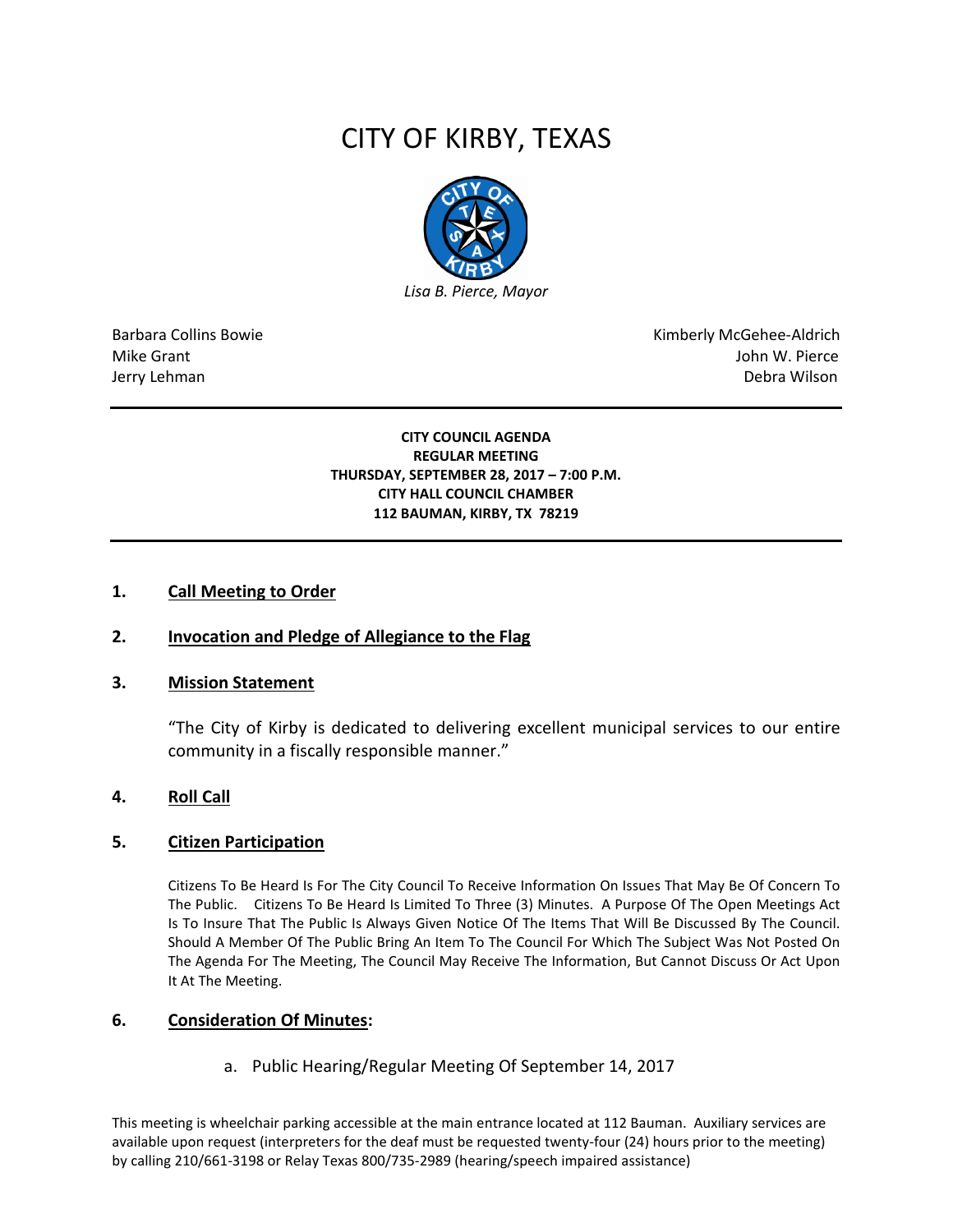b. Special Meeting Of September 21, 2017

## **7. Presentations And Announcements**

- a. Recognition Of Years Of Service For Health Inspector
- b. Status Update On Kirby Bexar Animal Facility
- c. National Night Out 2017
- d. Resignation Of Council Member Barbara Collins Bowie

## **8. Discussion And Possible Action**

- a. Discussion And Possible Action To Appoint Member(s) To The Kirby Senior Center Board
- b. Discussion And Possible Action To Appoint Member(s) To The Economic Development Committee
- c. Discussion And Possible Action On Swimming Pool Management Proposals
- d. Discussion And Possible Action To Change The Date Of The November 23, 2017 Regular Council Meeting To November 30, 2017
- e. Discussion And Possible Action On Procedure For Filling City Council Vacancy

## **9. Requests and Announcements**

a. Requests By Mayor And Council Members For Items To Be Placed On Future City Council Agendas And Announcements On City Events/Community Interests

## **10. Executive Session 551.071 Texas Government Code, Consultation With Attorney**

- a. For City Council To Receive Legal Advice On Council Compensation
- **11. Adjournment**

 Monique Vernon City Manager

\_\_\_\_\_\_\_\_\_\_\_\_\_\_\_\_\_\_\_\_\_\_\_\_\_\_\_